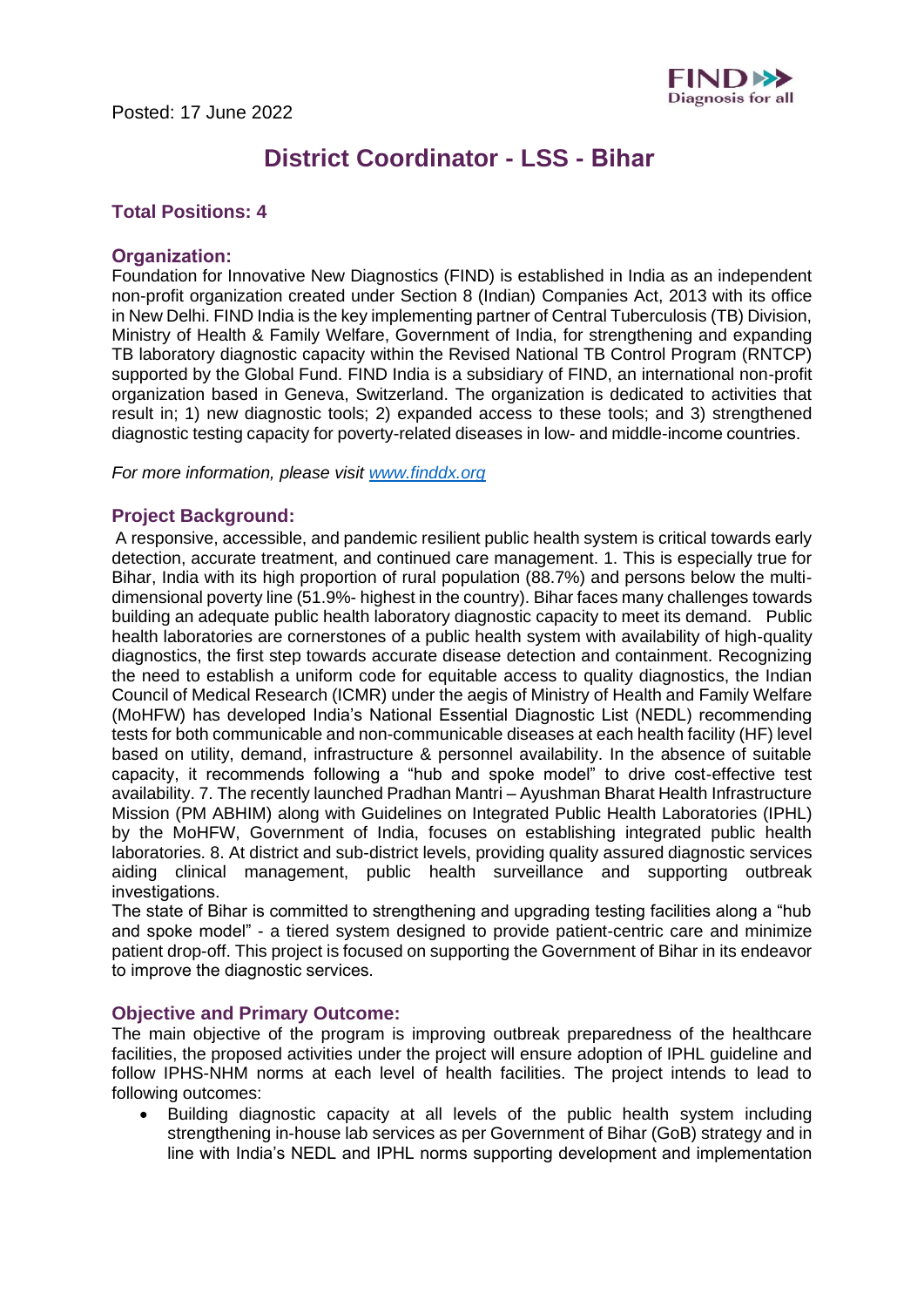

## Posted: 17 June 2022

of a public-private partnership (PPP) for diagnostic services (in support of Government of Bihar plan and subject to award of tender by Government of Bihar)

- Strengthening quality diagnosis across tiers by building and implementing a quality management system (QMS) with continued mentoring mechanism
- Building sustainable laboratory capacity towards disease surveillance (focusing on febrile illnesses) through capacity building.

**Location:** Nalanda, Muzaffarpur, and 2 additional identified districts in Bihar

## **Job description:**

The District Coordinator will work closely with the Team Lead, Project Microbiologist and project team at FIND, as well as the district officials and other district stakeholders. The specific activities & responsibilities will include but not be limited to:

- Lead implementation of the project activities at the district level.
- Work in close coordination with the district health officials to ensure seamless implementation of the project.
- Engage with key stakeholders which include public/ private health facilities.
- Project/ program implementation and operational support at the district.
- Conduct on-site visits to district hospitals, sub-district hospitals, community health centres, referral hospitals, primary health centres and sub-centres as per project plan.
- Ensure training of staff at labs of the above mentioned facilities on lab systems.
- Represent project in key external engagements at the district level.
- Provide strategy to field level staff and ensure achievements of set targets.
- Report on field level activities and achievements on a periodic basis to the project management team.
- Conduct monitoring visits to identified labs in the district and assist field staff in solving day to day operational challenges.
- Conduct/ Coordinate periodic project reviews.
- Facilitate trainings, CME, and supervisory visits of the project management team.
- Coordinate with identified sites/ districts health facilities of Bihar and identify participants for training and capacity building.
- Coordinate with the Team Lead to organize on-site/assisted trainings and other project related activities
- Ensure that the project capacity building activities are conducted as per the workplan.
- Any other task assigned time to time.

## **Qualification and Experience required:**

• Postgraduation with MSW/MPH/MBA with minimum 03 years of experience in healthrelated projects at districts/state level.

## **Desirable skills:**

- Proficient in MS Office.
- Knowledge of development principles, development sector landscape and technical sector updates.
- Building successful collaborative relationship with internal and external stakeholders.
- Experience of working with National health program in a managerial capacity will be preferred.
- Experience in lab related projects will be preferred.
- Well familiar with public health programs in India.